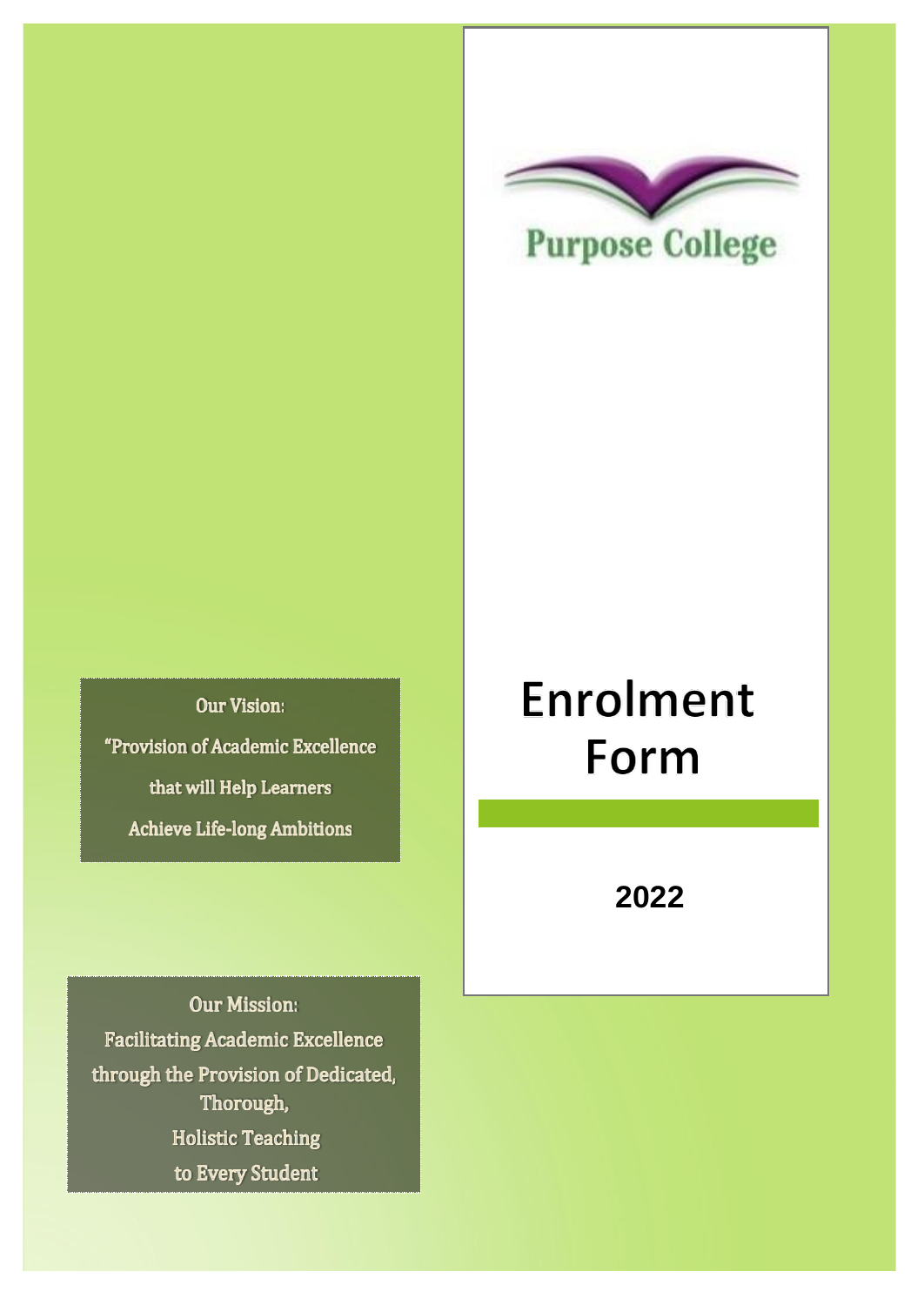

#### **GENERAL**

Purpose College was registered as an Independent school with the Department of Education in 2013. We have an **excellent team of educators on board with qualifications and expertise in the environment of teaching learners with challenged circumstances. Upon admission each learner is evaluated, and the program is planned accordingly to meet his/her needs in order to pass the grade with the best possible outcome. While working within the legal scope and with policies created for the nature of the environment, Purpose College reserves the right to take the learner back to repeat a grade in order to ensure optimum results or improve the learner's performance.** 

**While Purpose College works in collaboration with Healing Wings to help each resident on all levels, each learner will be on a different level emotionally as well as academically.**

**Parents/Sponsors will receive an introduction to Purpose College after completing the enrolment form and evaluation of the learner's needs will take place. Learner Performance Feedback Reports will be issued after every completed term to highlight the learner's performance during the term and to discuss in depth the educational wellbeing, challenges and concerns. It also serves as a progression measurement tool.**

**Our academic calendar consists of 4 Terms which are aligned to the Department of Basic Education. Each term learners undertake periodic scheduled tasks, term tests, written and practical assignments (PAT's) as well as midyear and final examinations.** 

**Purpose College utilizes IMPAQ as its CAPS curriculum provider.** 

**During the Covid-19 Pandemic and National Disaster, to ensure the safety of our learners, Purpose College will be conducting Daily Online Lessons and offering online resources and support lessons for the duration of the National Lockdown. Teachers will have one-on-one physical interactions with learners as well as online teaching, assisted by Purpose College coordinators and a dedicated team of volunteers from Healing Wings. Learners may be assisted by external tutors and supplementary resources to aid teaching.** 

**Physical classrooms are divided according to phases – meaning the senior phase in a group, and FET phase in another group, separated by males and females respectively. The system we follow allows the learner to progress at their own pace, with the assistance of our teachers. A schedule of online and physical timetable is followed daily and different groups conduct lessons simultaneously.**

**Grades have their own coordinators, who are responsible for feedback and parent communications. Parents are encouraged to direct all educational enquiries directly to the school administration and teachers and not to Healing Wings by e-mailing the Administrator at [admin@purposecollege.co.za.](mailto:admin@purposecollege.co.za)**

**All education related fees are separate from Therapeutic Programme and related fees. Tuck shop fees fall under Therapeutic fees as the school does not work with the tuck shop. School payments should be made into the account provided on your invoice for schooling with clear reference as provided in red. Statements are sent out monthly, and school fees are payable in advance by the 28th of the month. In case a learner is removed prematurely, the registration fees are not refundable. A 30-day notice required for termination of schooling. The**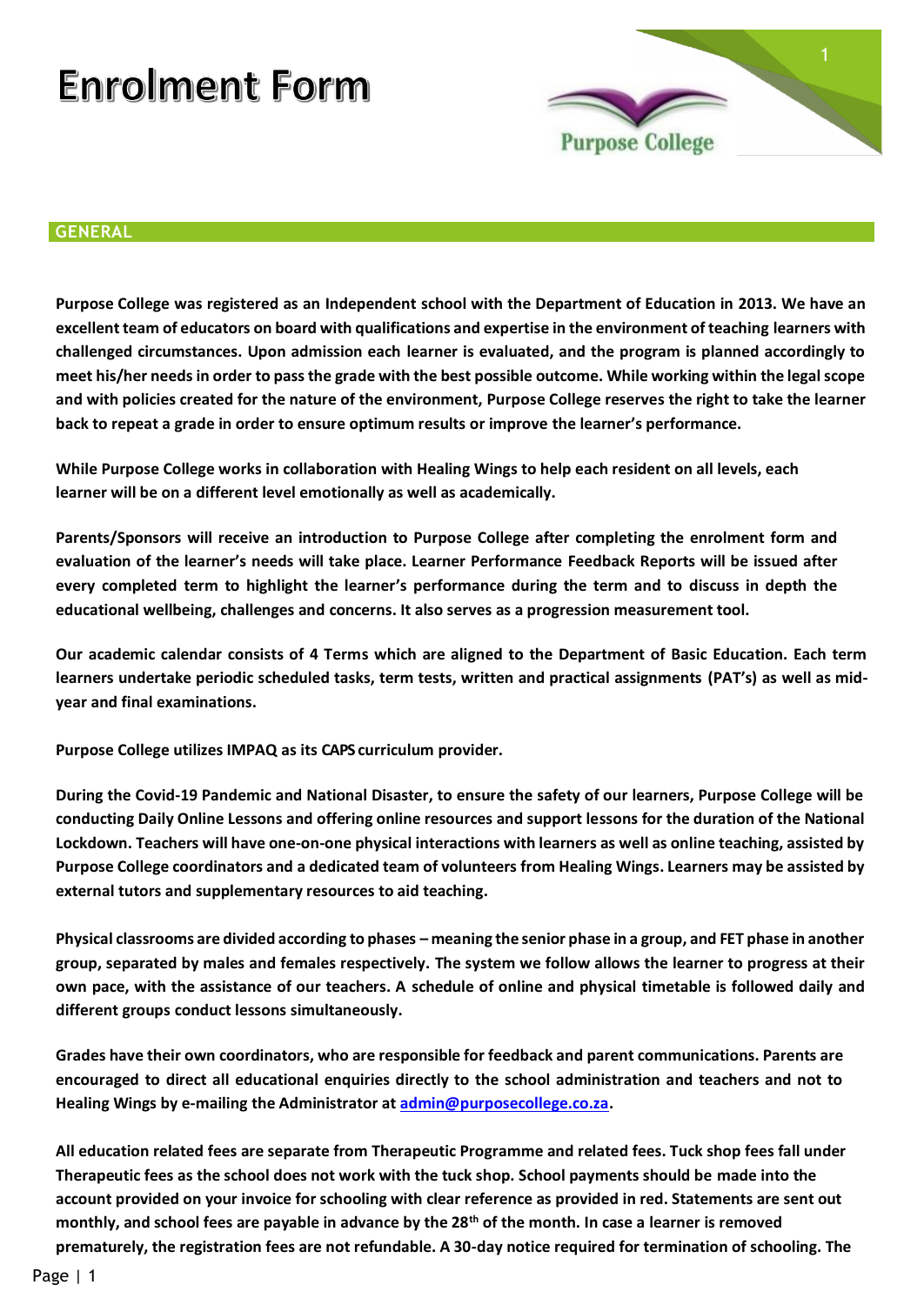2 **Purpose College** 

**accountholder will be charged for a month of schooling in the case where no notice period is given. Only written notice will be recognised.**

**Learners who take subjects that we cannot offer will be evaluated, and in case a subject change can be made this will be required (the learner's needs will be considered in these instances in terms of workload and career goals). Only Afrikaans and English can be offered as Home languages or First Additional Languages. Should a learner be exempt from taking Afrikaans as a language, an Exemption confirmation needs to be provided by the parents upon enrolment.** 

**Concessions: In order to combat and overcome learning barriers, parents may apply for concessions. Concessions application and administration shall remain the sole responsibility of the parents. Learners who had a concession approved at a previous examination board will be granted the same concession only if our examination board approves it and deems it valid. Language concessions only apply to learners born outside of South Africa or who were residing outside of South Africa. No other language concessions will be approved.**

**Learners who are on home-schooling programs will be registered in the grade according to the national curriculum requirements as stipulated in the SA Education Act.**

**School is compulsory for residents taking part in the Healing Wings Therapeutic Programme. Should a learner be expelled from Healing Wings, such learner may be removed from continuing schooling with Purpose College. Purpose College reserves the right and may recommend such a learner to continue schooling with Purpose College under an alternative schooling programme. This is to the sole discretion of Purpose College under certain conditions.**

**For all school-related enquiries, please contact:**

| <b>School Co-Ordinator: Dot De Graaf</b> |                          |
|------------------------------------------|--------------------------|
| E-mail:                                  | dot@purposecollege.co.za |
| Mobile:                                  | 072 116 3853             |

**Acting Principal: Casper Magombedze E-mail: dot@purposecollege.co.za E-mail: casper@purposecollege.co.za Mobile: 072 116 3853 Mobile: 084 334 0489**

*We look forward to having your child or loved one with us on a journey to completing Therapy and Schooling at the same time with Purpose College and Healing Wings.*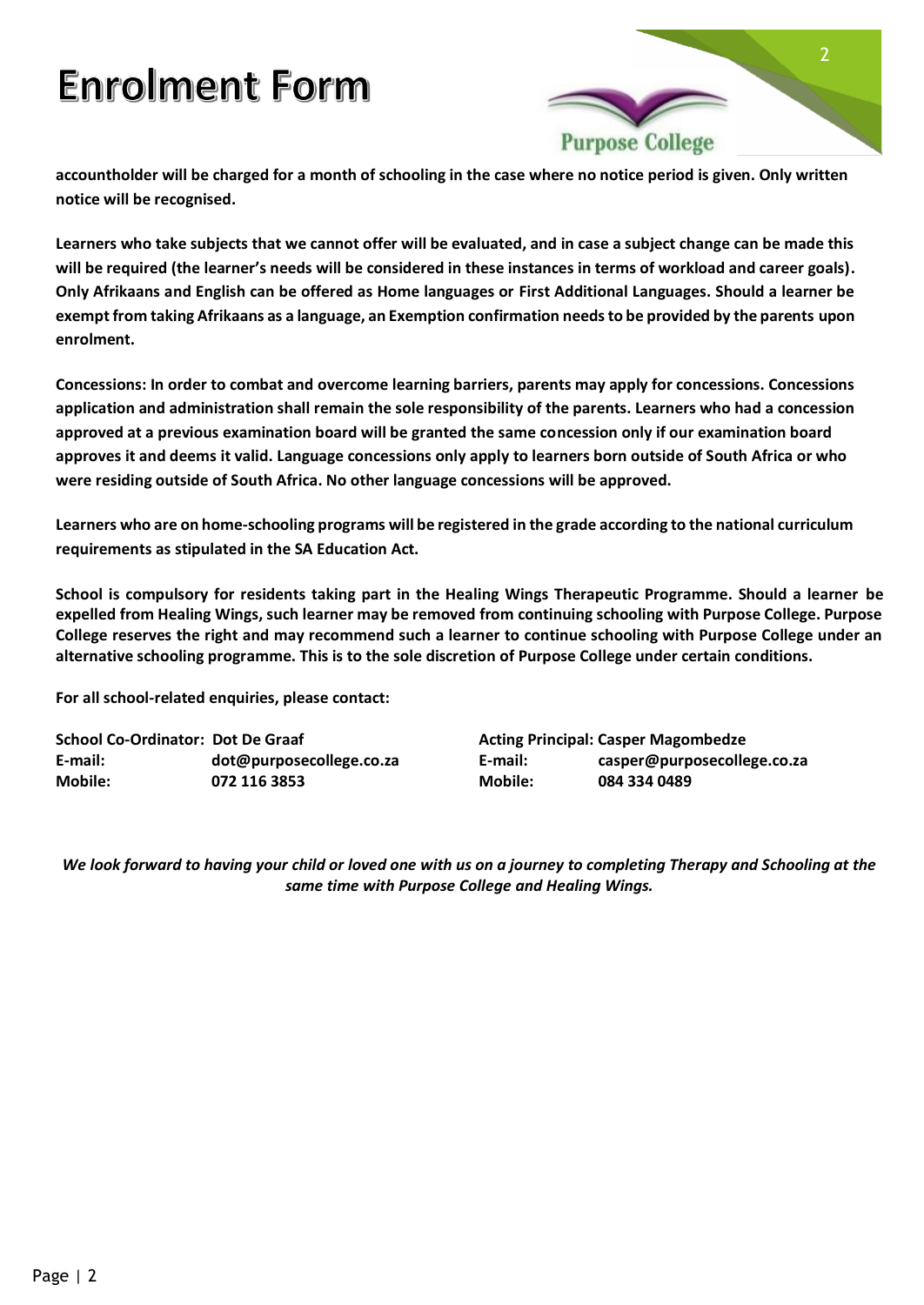

#### **LEARNER INFORMATION**

Documents required for new learners (to be attached to this enrolment form):

- Previous year & current year's final reports including any learner performance or evaluation reports
- If enrolling during the year, latest completed term's reports
- A transfer card from previous school
- Birth certificate / ID card
- Educational Psychological report if available
- Evaluation reports or portfolios if available, with assignments, tests and exams results
- Any approved concessions

| <b>Learner full names</b>                                                                                        |                                                                                 |
|------------------------------------------------------------------------------------------------------------------|---------------------------------------------------------------------------------|
| <b>Surname</b>                                                                                                   |                                                                                 |
| <b>ID</b> number                                                                                                 |                                                                                 |
| Age                                                                                                              |                                                                                 |
| <b>Grade</b>                                                                                                     |                                                                                 |
| <b>Was a concession</b><br>approved? Details.                                                                    |                                                                                 |
| <b>State briefly the</b><br>reason for admission                                                                 |                                                                                 |
|                                                                                                                  |                                                                                 |
| Does the learner<br>suffer from any of<br>the following? (Please<br>circle)                                      | ADD, ADHD, Bipolar, PTSD, Depression, Anxiety, Other (please specify in detail) |
| Was he/she expelled<br>from previous<br>schools? If yes,<br>explain.                                             |                                                                                 |
| Previous school name                                                                                             |                                                                                 |
| <b>Principal name</b>                                                                                            |                                                                                 |
| Principal tel. no                                                                                                |                                                                                 |
| <b>Principal email</b>                                                                                           |                                                                                 |
| Who was learner<br>residing with?                                                                                |                                                                                 |
| Are his/her parents<br>divorced/separated?                                                                       |                                                                                 |
| Are there any court<br>orders that prevents<br>contact or<br>information to an<br>individual? Please<br>explain. |                                                                                 |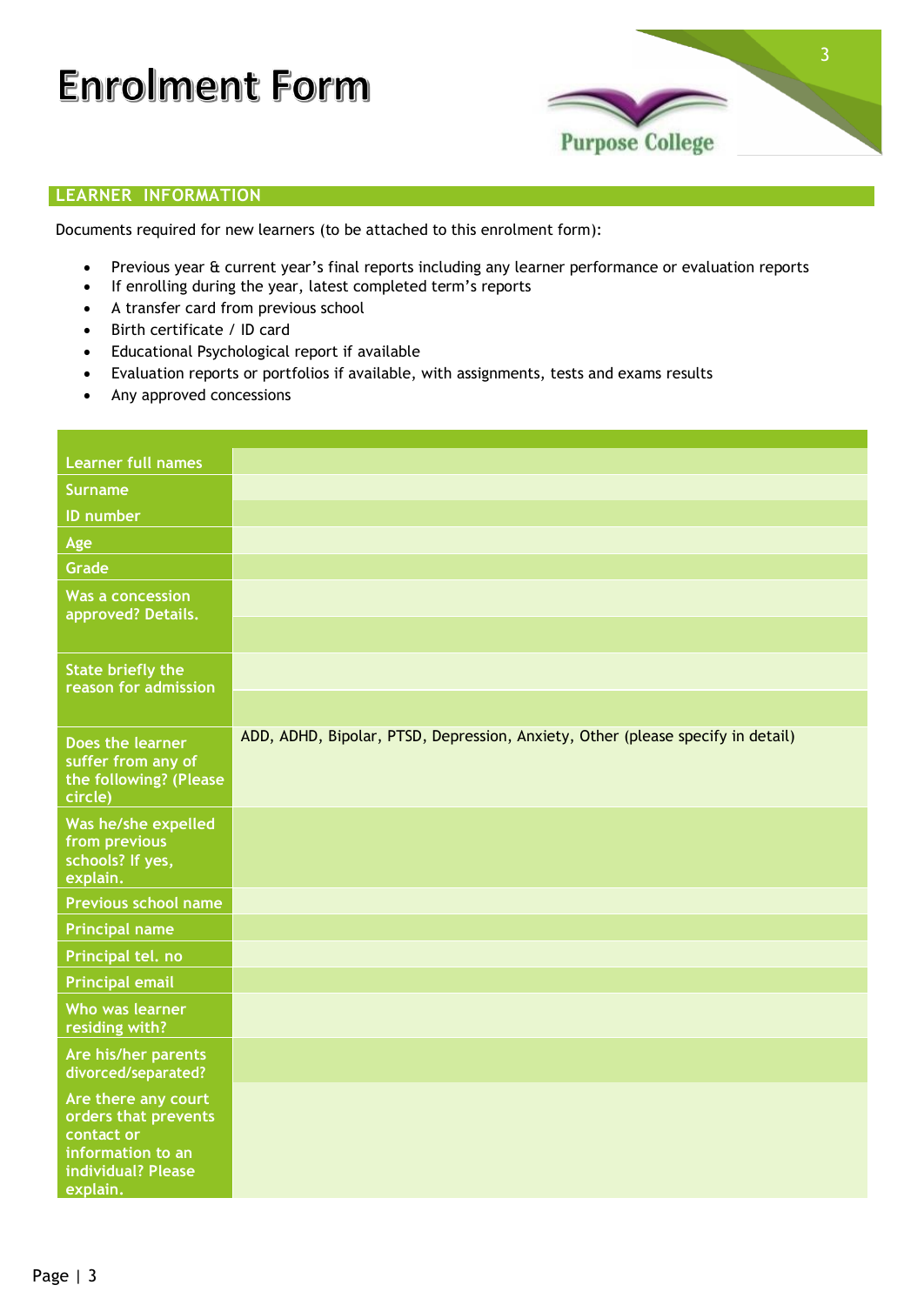

**Who should receive feedback on education? Please provide phone and email addresses.**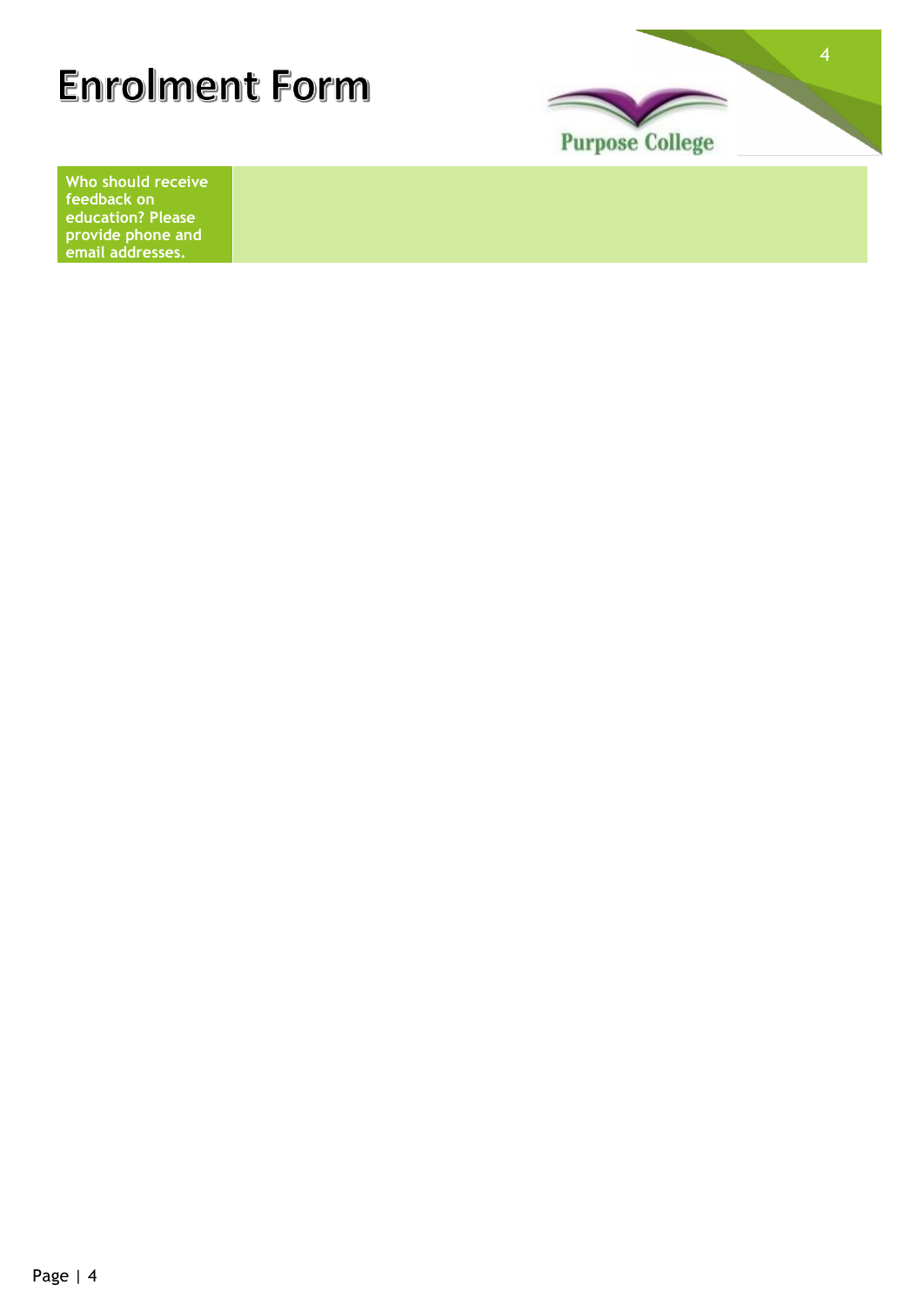

### PARENT AND RESPONSIBLE'S DETAILS

Documents required:

• Parents' ID documents

| <b>Mother</b>                                                                          |                                                                         |
|----------------------------------------------------------------------------------------|-------------------------------------------------------------------------|
| Relationship (please circle)                                                           | Biological Mother, Step-mother, Adoptive mother, Other - Please specify |
| <b>Full names</b>                                                                      |                                                                         |
| <b>Surname</b>                                                                         |                                                                         |
| <b>ID</b> number                                                                       |                                                                         |
| <b>Occupation</b>                                                                      |                                                                         |
| <b>Cell no</b>                                                                         |                                                                         |
| E-mail                                                                                 |                                                                         |
| <b>Residential address</b>                                                             |                                                                         |
| Is school feedback required?                                                           |                                                                         |
| If not married to learner's<br><b>Father please specify</b><br>current marital status. |                                                                         |

| <b>Father</b>                                                                   |                                                                         |
|---------------------------------------------------------------------------------|-------------------------------------------------------------------------|
| Relationship (please circle)                                                    | Biological Father, Step-Father, Adoptive Father, Other - Please specify |
| <b>Full names</b>                                                               |                                                                         |
| <b>Surname</b>                                                                  |                                                                         |
| <b>ID</b> number                                                                |                                                                         |
| <b>Occupation</b>                                                               |                                                                         |
| Cell no                                                                         |                                                                         |
| E-mail                                                                          |                                                                         |
| <b>Residential address</b>                                                      |                                                                         |
|                                                                                 |                                                                         |
| Is school feedback required?                                                    |                                                                         |
| If not married to learner's<br>Mother please specify<br>current marital status. |                                                                         |
|                                                                                 |                                                                         |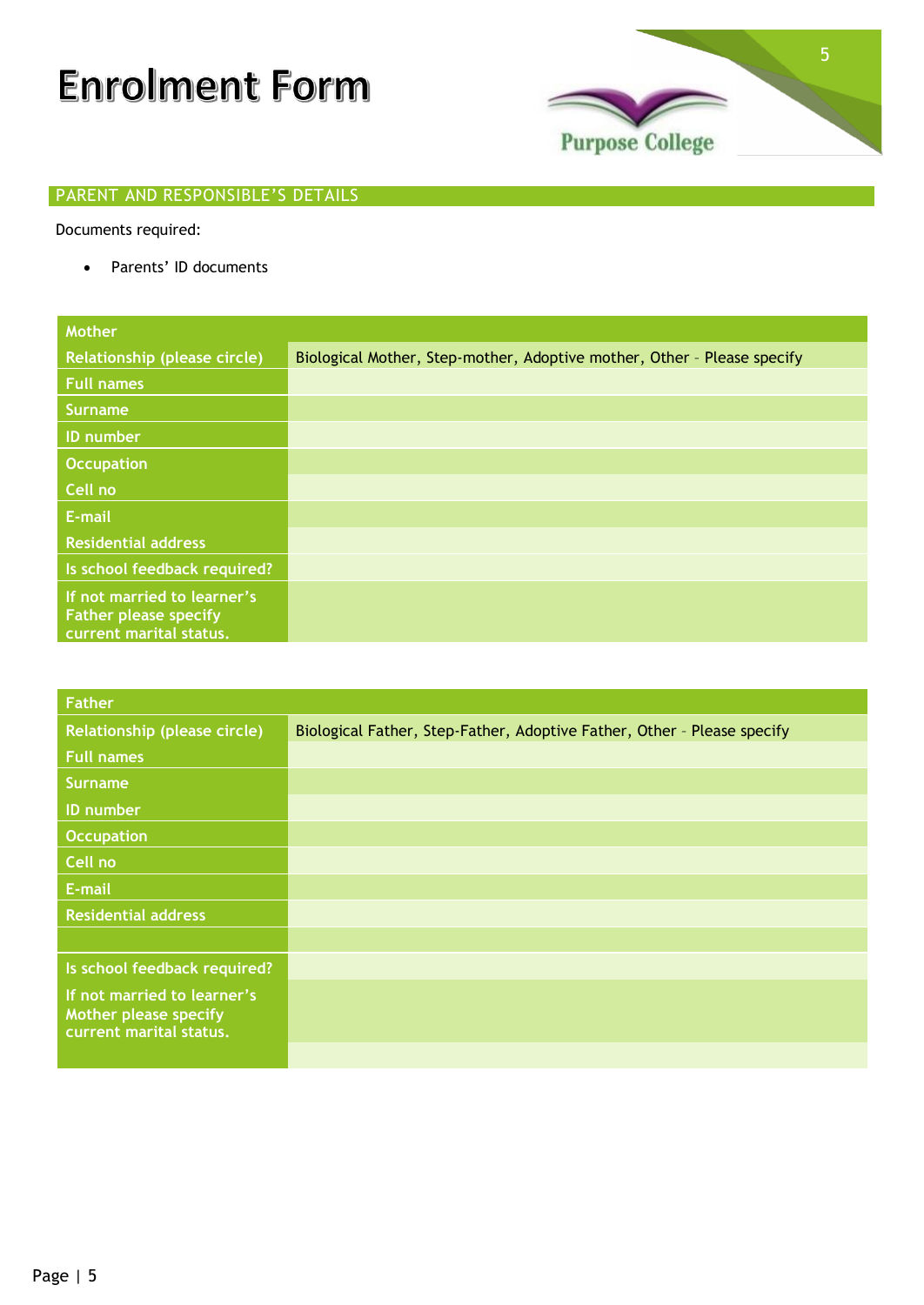

#### ACCOUNTHOLDER / SPONSOR

Documents required:

- ID document
- Proof of income (3 months)
- Proof of residence (not older than 3 months)

| <b>Full names</b>          |  |
|----------------------------|--|
| <b>Surname</b>             |  |
| <b>ID</b> number           |  |
| <b>Title</b>               |  |
| <b>Relation to learner</b> |  |
| <b>Cell number</b>         |  |
| <b>Email</b>               |  |
| <b>Occupation</b>          |  |
| <b>Residential Address</b> |  |
|                            |  |
| <b>Employment Address</b>  |  |
|                            |  |
| <b>Company name</b>        |  |
| Reason for sponsorship     |  |
|                            |  |

#### PAYMENT TERMS AND CONDITIONS:

- Educational fees are separate from therapeutic fees and are payable into the school bank account by the  $28<sup>th</sup>$  of each month in advance.
- Educational fees are calculated per term but are payable on a monthly basis.
- Registration fees are due within the first week (5 working days) of arrival.
- Additional unforeseen costs will be covered by sponsor/accountholder.
- All educational fees will be the responsibility of the sponsor/accountholder.
- Should the learner be removed prematurely, a 30-day notice period will be required. In case no written notice was received, the fees for an entire month will be due and payable by the 28<sup>th</sup> of the same month.
- All fees are to be settled timeously. 10% interest will be charged for fees overdue past 60 days. Account will be handed over for collection without notice when overdue past 90 days. Legal fees will be added to outstanding amount.
- Gr 7-9 fees are payable over 12 months. Gr 12 fees are payable over 11 months.
- Payment arrangements will be recognised only when written approval was granted by financial manager. An Acknowledgement of Debt form will be required.
- In case the learner is not committing to his/her education, the fees are still payable. (Resistance is a common stage the learner may go through)

|                                                                                                                                                                                                                                |                     | understand and agree |
|--------------------------------------------------------------------------------------------------------------------------------------------------------------------------------------------------------------------------------|---------------------|----------------------|
| to the above terms and conditions.                                                                                                                                                                                             |                     |                      |
| Signed at this day of 20                                                                                                                                                                                                       |                     |                      |
| Sponsor / accountholder Signature                                                                                                                                                                                              |                     |                      |
| Witness 1 Name                                                                                                                                                                                                                 | Witness 1 Signature |                      |
| Witness 2 Name and the state of the state of the state of the state of the state of the state of the state of the state of the state of the state of the state of the state of the state of the state of the state of the stat | Witness 2 Signature |                      |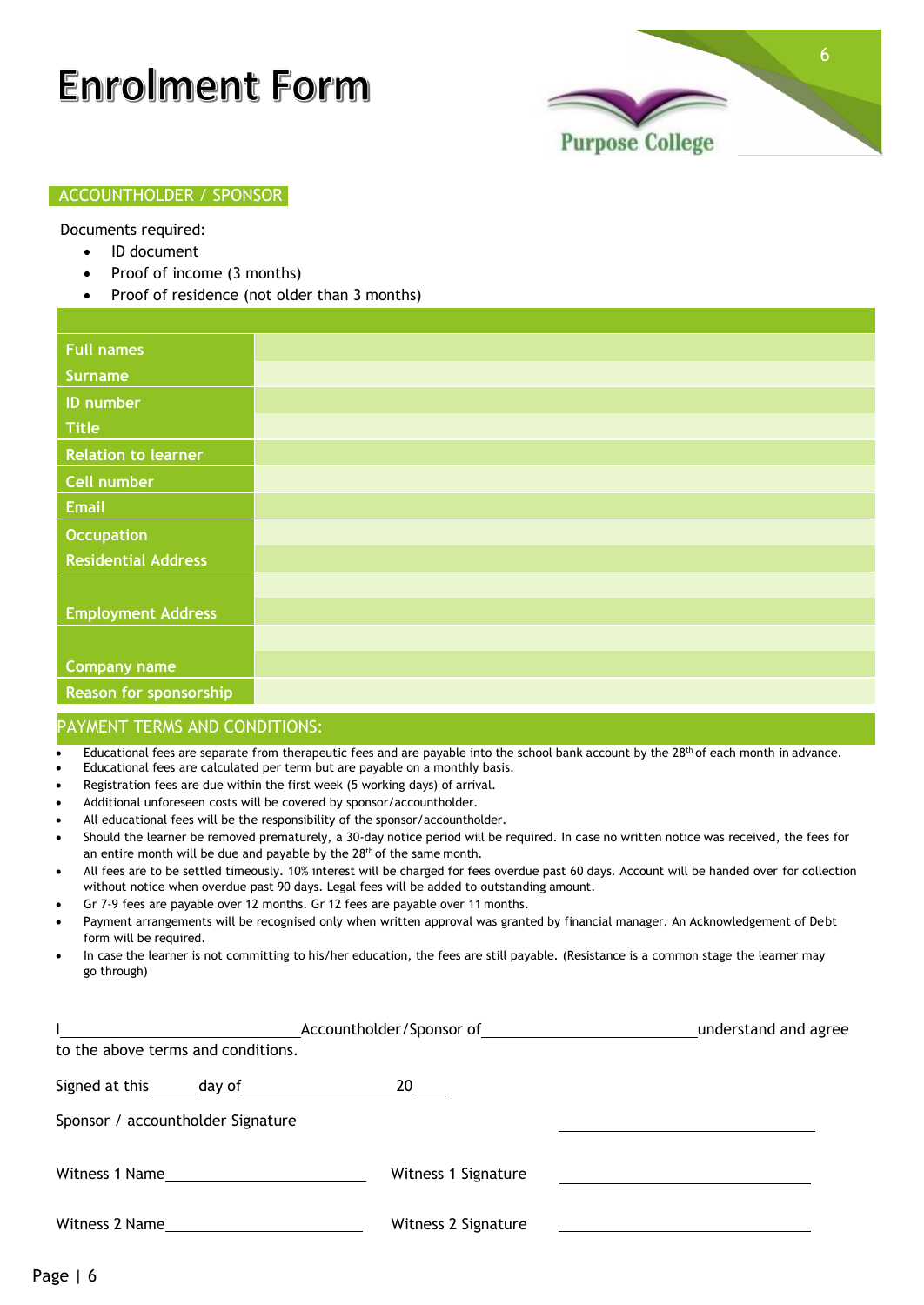

#### FINANCIAL INFORMATION

|          | <b>Registration Fee</b> | <b>Includes</b>                                       | <b>Monthly Fee</b> | <b>Term Fees</b>       | <b>Annual Fee</b>      |
|----------|-------------------------|-------------------------------------------------------|--------------------|------------------------|------------------------|
| Grade 7  | R8 000.00               | Registration and all stationary for the year          | R3 800.00          | R <sub>10</sub> 032.00 | R <sub>38</sub> 760.00 |
| Grade 8  | R7800.00                | Registration and all stationary for the year          | R3 900.00          | R <sub>10</sub> 296.00 | R39 780.00             |
| Grade 9  | R7800.00                | Registration and all stationary for the year          | R3 900.00          | R <sub>10</sub> 296.00 | R39 780.00             |
| Grade 10 | R <sub>14</sub> 100.00  | Reg, personal laptop, and all stationary for the year | R4 500.00          | R <sub>11</sub> 880.00 | R45 900.00             |
| Grade 11 | R <sub>14</sub> 100.00  | Reg, personal laptop, and all stationary for the year | R4 500.00          | R <sub>11</sub> 880.00 | R45 900.00             |
| Grade 12 | R <sub>16</sub> 800.00  | Reg, personal laptop, and all stationary for the year | R4 900.00          | R <sub>12</sub> 936.00 | R49 980.00             |

**Students who (for unavoidable reasons), are permitted to study an alternative curriculum while at Purpose college will be required to pay 50% of the above fees, (Excl Registration Fees) and will be charged extra for any stationary.**

#### **Please Note the Following:**

- Registration Fee includes all registrations with Impaq and SACAI, stationary for the year, accountability software and a personal laptop\* for the Gr 10, 11 and 12's.
- Registration Fee can be paid over 3 Months
- Monthly Fee is based on 12 months and is to be paid at the beginning of each month
- Term Fee includes a 10% discount only if paid in advance
- Annual Fee includes a 15% discount only if paid in advance
- Text Books are not included in the fees and must be paid on order

#### \*Personal Laptop (Grades 10,11, 12)

Included in the registration fee for Grades 10, 11 & 12 students is a personal laptop to be used for schoolwork only. Once student is completed at Purpose College the laptop can be taken home or sold back to school @ 25% less than purchase price (Condition Dependent)

#### **Invoicing:**

- Invoices will be sent out in advance on the  $15^{Th}$  of each month (excl Jan)
- January's invoice will be generated on admission and will include amounts for Registration and Books
- Statements will be sent out at the end of each month

Please note that we understand some people experience problems and we urge you to communicate any payment issues you might have with us as soon as possible to avoid suspension or withholding of reports.

If for any reason you are unable to pay the account please immediately communicate with Cheryl or send an email to [accounts@purposecollege.co.za](mailto:accounts@purposecollege.co.za) or [admin@purposecollege.co.za](mailto:admin@purposecollege.co.za)

#### PURPOSE COLLEGE BANKING DETAILS:

Account Name: Purpose College Bank: Nedbank (current account) Account number: 1131038029 Branch code: 198765 SWIFT code: NEDSZAJJ

- Please use name of student in reference
- Please send all proof of payment to accounts@healingwings.co.za.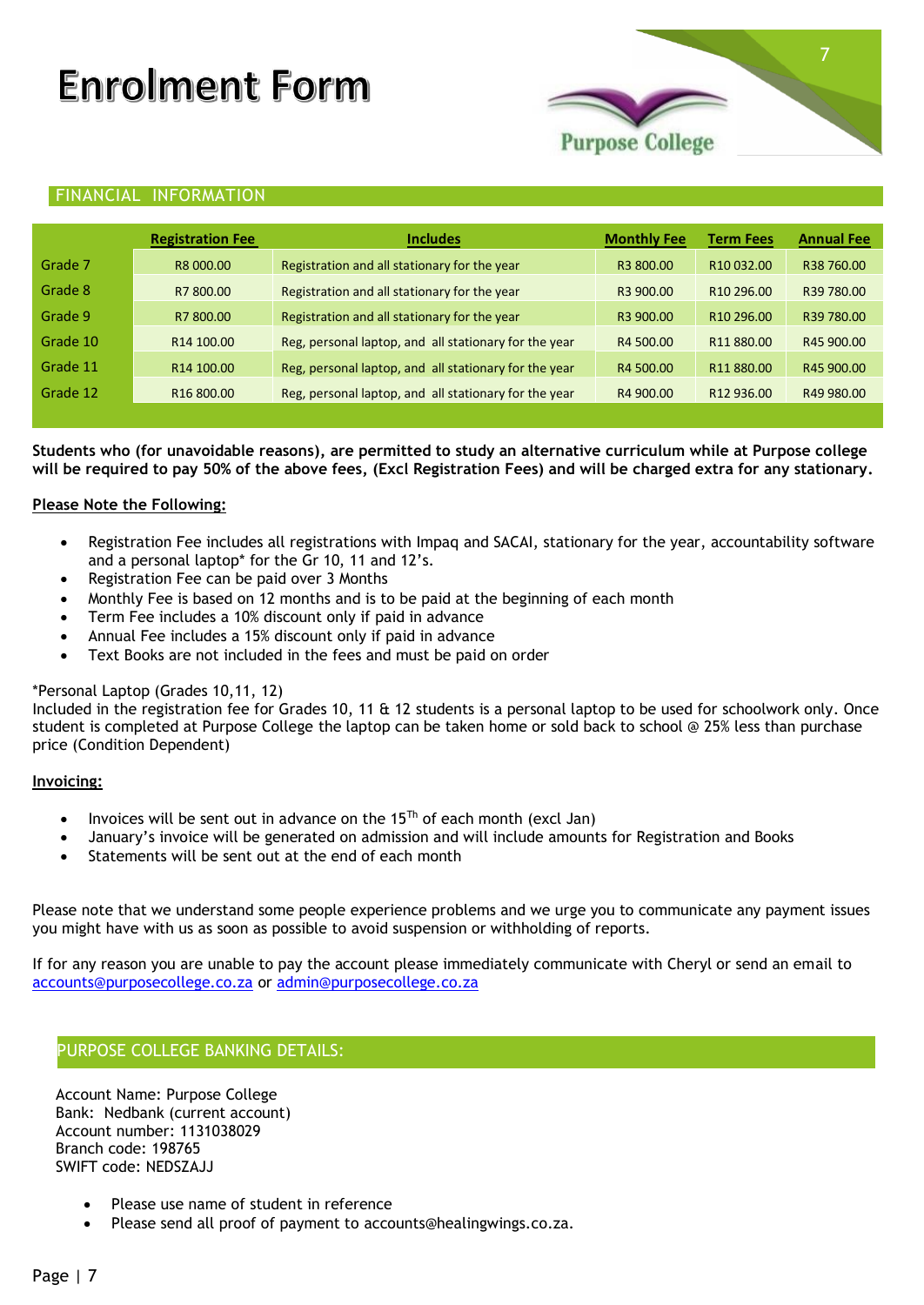

#### **EXAM BOARD COMPLIANCE AND MODERATION:**

**Examination Board**. SACAI (South African Comprehensive Assessment Institute) is Assessment & Exam Evaluation board. All Examinations are received and moderated by SACAI.

**Stationery pack**. (included in Registration Fee) All learners are issued with the following stationery for the year by Purpose College:

(Gr 7-9)

- Pencil pouch (35cm x 10cm)
- 6 blue/black ballpoint pens\*
- 4 colour pens
- A ruler
- Art sketch book A4
- 20 script books (2 per subject)
- Cover paper
- Easy fix (plastic cover)
- 2 erasers\*
- 6 HB pencils\*
- 12 colours (pencils)
- 2 highlighters
- 6 colour pens
- 1 flip file (20 pocket)
- 4 Exam pads (1 per term)\*
- 1 big Pritt
- 24 Labels
- 1 Archlever file

#### (Gr 10-12)

- Pencil pouch (35cm x 10cm)
- 6 blue/black ballpoint pens\*
- 6 colour pens
- A ruler
- 14 script books (2 per subject)
- Cover paper
- Easy fix (plastic cover)
- 2 erasers\*
- 4 HB pencils\*
- 12 colour pencils
- 2 highlighters
- 2 flip files (20 pocket)
- 4 Exam pads (1 per term)\*
- 1 big Pritt
- 24 Labels
- 1 Archlever file
- 1 8 Gig USB stick
- Scientific calculator (if applicable)

#### IMPORTANT NOTE:

- **Purpose College shall purchase all IMPAQ prescribed textbooks and parents will be charged and invoiced separately based on supplier costs.**
- **Visual Arts learners will require Art material and will be invoiced separately for such stationary.**
- **Learners may NOT bring any of the following: Sharpeners. Scissors. Art sculpting tools. Geometry sets. Permanent markers. Correcting liquid (tippex).**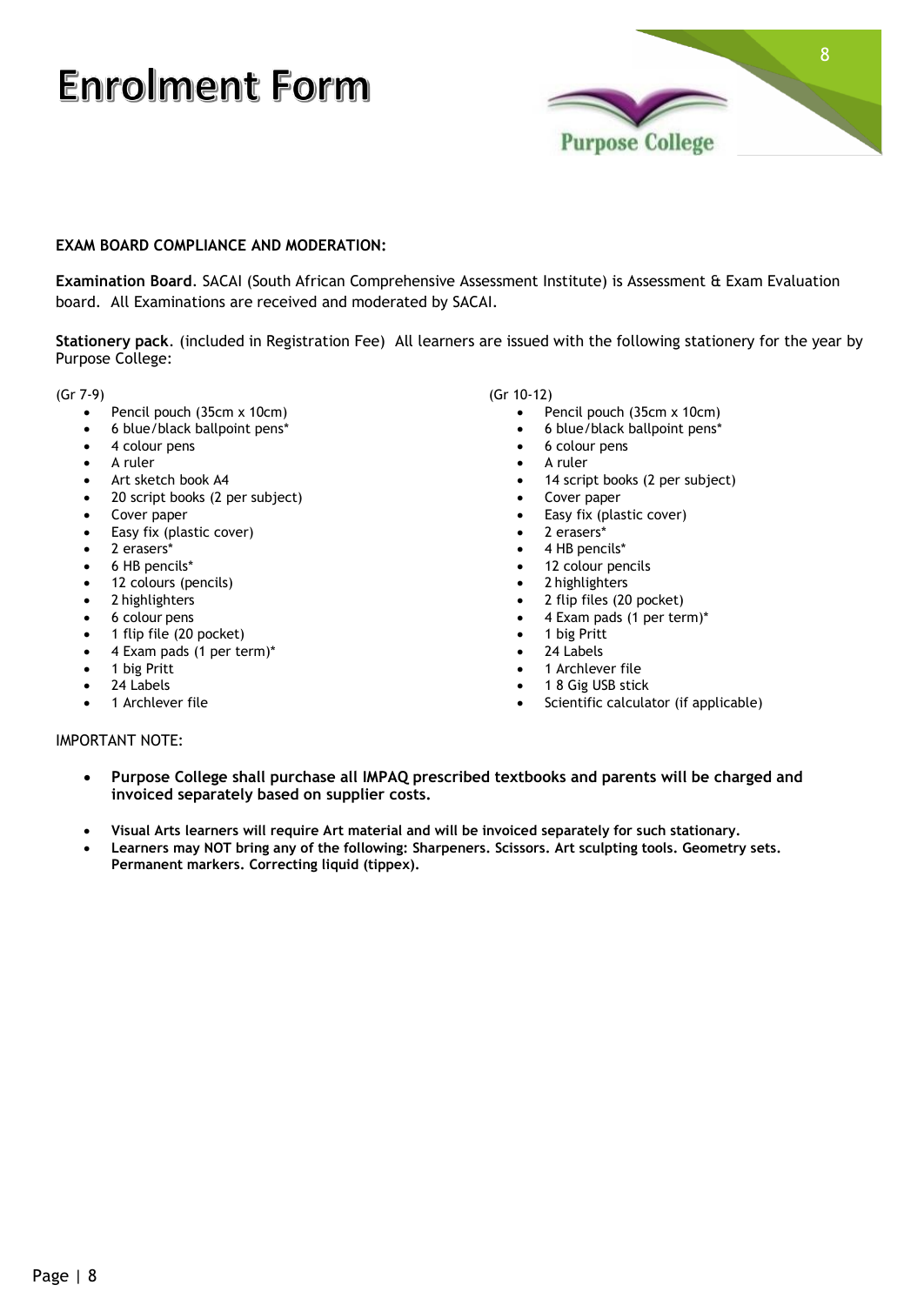

|                 | EDUCATIONAL INFORMATION |      |       |       |       |  |
|-----------------|-------------------------|------|-------|-------|-------|--|
| Select a Grade: |                         |      |       |       |       |  |
| Gr 7            | Gr 8                    | Gr 9 | Gr 10 | Gr 11 | Gr 12 |  |

#### GR 7-9 (SENIOR PHASE)

Please choose a Home Language and an Additional Language:

| Additional Language<br><b>Home Language</b> |           |         |           |
|---------------------------------------------|-----------|---------|-----------|
| <b>English</b>                              | Afrikaans | English | Afrikaans |

The following subjects are compulsory: Life Orientation, Mathematics, Social Sciences, Natural Sciences, Creative Arts, Technology, Economical Management Sciences.

#### GR 10-12 (FET PHASE)

Please choose a Home Language and an Additional Language:

| <b>Home Language</b> |           | <b>Additional Language</b> |           |  |
|----------------------|-----------|----------------------------|-----------|--|
| <b>English</b>       | Afrikaans | <b>English</b>             | Afrikaans |  |

Life Orientation is compulsory.

| Choose one of the below |                              |  |  |
|-------------------------|------------------------------|--|--|
| <b>Mathematics</b>      | <b>Mathematical Literacy</b> |  |  |

| Choose 3 of the below   |               |                            |                                          |             |  |
|-------------------------|---------------|----------------------------|------------------------------------------|-------------|--|
| <b>Business studies</b> | Life Sciences | <b>Physical Sciences</b> * |                                          |             |  |
| <b>Tourism</b>          | Geography     | History                    | Computer<br>Applications<br>Technology** | Visual Arts |  |

\* Requires Mathematics \*\*Computer studies: Own laptop compulsory. This will be in safekeeping at the school

| Below subjects are NOT offered by Purpose College. In case a learner is taking any of the below, a subject<br>change will be required if possible. Learner needs will be considered. |                                               |                                                     |                            |                        |  |
|--------------------------------------------------------------------------------------------------------------------------------------------------------------------------------------|-----------------------------------------------|-----------------------------------------------------|----------------------------|------------------------|--|
| Languages either than<br><b>English &amp; Afrikaans</b>                                                                                                                              | <b>Hospitality Studies *</b>                  | <b>Engineering</b><br><b>Graphics Design</b><br>*** | <b>Consumers Studies *</b> | <b>Dramatic Arts *</b> |  |
| Agricultural Management                                                                                                                                                              | <b>Information</b><br>Technology<br>**        | Design Studies *                                    | Any other Languages *      | Civil Technology ***   |  |
| <b>Mechanical Technology</b><br>***                                                                                                                                                  | <b>Electrical</b><br><b>Technology</b><br>*** | <b>Music Studies *</b>                              | Dance Studies *            | Accounting ****        |  |

Recommended changes: \* Tourism. \*\* Computer Applications Technology. \*\*\* Physical Sciences \*\*\*\*Business Studies

Take note that selected subjects will **not** be changed again after admission.

For subject selection guidance please feel free to contact us for assistance.

Page | 9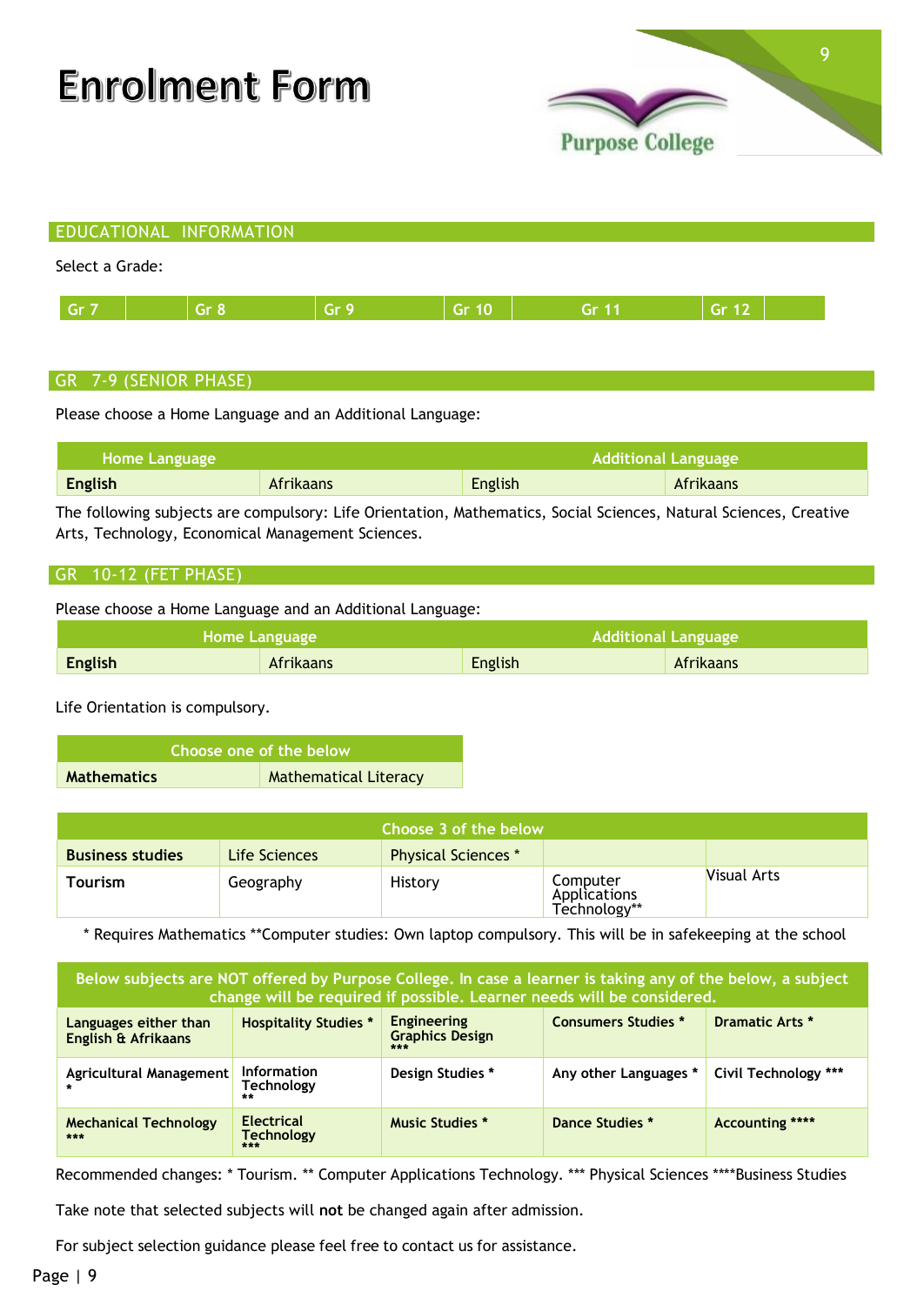

| <b>INDEMNITY</b>                                 |                                                                                                                                                                                                                                                                                                                                                                                                                                                                                                                                                                                                                                                                                                                                                                                                                                                                                                                                                                                                                                                                                                                                                                                                                                                                                                                                                                                                             |  |  |  |  |  |
|--------------------------------------------------|-------------------------------------------------------------------------------------------------------------------------------------------------------------------------------------------------------------------------------------------------------------------------------------------------------------------------------------------------------------------------------------------------------------------------------------------------------------------------------------------------------------------------------------------------------------------------------------------------------------------------------------------------------------------------------------------------------------------------------------------------------------------------------------------------------------------------------------------------------------------------------------------------------------------------------------------------------------------------------------------------------------------------------------------------------------------------------------------------------------------------------------------------------------------------------------------------------------------------------------------------------------------------------------------------------------------------------------------------------------------------------------------------------------|--|--|--|--|--|
|                                                  |                                                                                                                                                                                                                                                                                                                                                                                                                                                                                                                                                                                                                                                                                                                                                                                                                                                                                                                                                                                                                                                                                                                                                                                                                                                                                                                                                                                                             |  |  |  |  |  |
|                                                  | $We/1$ and $\overline{\phantom{a}}$ and $\overline{\phantom{a}}$ and $\overline{\phantom{a}}$ and $\overline{\phantom{a}}$ and $\overline{\phantom{a}}$ and $\overline{\phantom{a}}$ and $\overline{\phantom{a}}$ and $\overline{\phantom{a}}$ and $\overline{\phantom{a}}$ and $\overline{\phantom{a}}$ and $\overline{\phantom{a}}$ and $\overline{\phantom{a}}$ and $\overline{\phantom{a}}$ and $\over$                                                                                                                                                                                                                                                                                                                                                                                                                                                                                                                                                                                                                                                                                                                                                                                                                                                                                                                                                                                                 |  |  |  |  |  |
|                                                  | herewith acknowledge and agree to the following:                                                                                                                                                                                                                                                                                                                                                                                                                                                                                                                                                                                                                                                                                                                                                                                                                                                                                                                                                                                                                                                                                                                                                                                                                                                                                                                                                            |  |  |  |  |  |
| $\bullet$<br>$\bullet$<br>$\bullet$<br>$\bullet$ | By placing this learner in the care of Healing Wings and Purpose College, we realise and acknowledge that<br>the team of professionals will always have the best interests of the learner at heart.<br>All Policies and recommendations will be taken in account by us when we make decisions while he/she is<br>enrolled at Purpose College<br>We will not hold the school, staff or other learners accountable in case of academic failure, loss, injury or<br>death.<br>We undertake not to claim from, nor institute legal action against Purpose College, it's owners, staff<br>members or agents. I hereby indemnify and absolve them from any liability or claims of any nature<br>whatsoever.<br>We will work in harmony with the school and support decisions that affects the educational wellbeing of<br>the learner enrolled.<br>We will always get confirmation by the school about issues or concerns raised by the learner, in order to<br>avoid manipulation.<br>We will always direct educational enquiries to Purpose College and therapeutic enquiries to Healing Wings<br>directly.<br>We agree that the Learners information may be shared professionally by Purpose College only when needed<br>for educational purposes.<br>In case a sponsor withdraws sponsorship, it remains our responsibility to find a new sponsor and any<br>outstanding fees will become our responsibility. |  |  |  |  |  |
|                                                  |                                                                                                                                                                                                                                                                                                                                                                                                                                                                                                                                                                                                                                                                                                                                                                                                                                                                                                                                                                                                                                                                                                                                                                                                                                                                                                                                                                                                             |  |  |  |  |  |
|                                                  |                                                                                                                                                                                                                                                                                                                                                                                                                                                                                                                                                                                                                                                                                                                                                                                                                                                                                                                                                                                                                                                                                                                                                                                                                                                                                                                                                                                                             |  |  |  |  |  |
|                                                  |                                                                                                                                                                                                                                                                                                                                                                                                                                                                                                                                                                                                                                                                                                                                                                                                                                                                                                                                                                                                                                                                                                                                                                                                                                                                                                                                                                                                             |  |  |  |  |  |
|                                                  |                                                                                                                                                                                                                                                                                                                                                                                                                                                                                                                                                                                                                                                                                                                                                                                                                                                                                                                                                                                                                                                                                                                                                                                                                                                                                                                                                                                                             |  |  |  |  |  |
|                                                  |                                                                                                                                                                                                                                                                                                                                                                                                                                                                                                                                                                                                                                                                                                                                                                                                                                                                                                                                                                                                                                                                                                                                                                                                                                                                                                                                                                                                             |  |  |  |  |  |